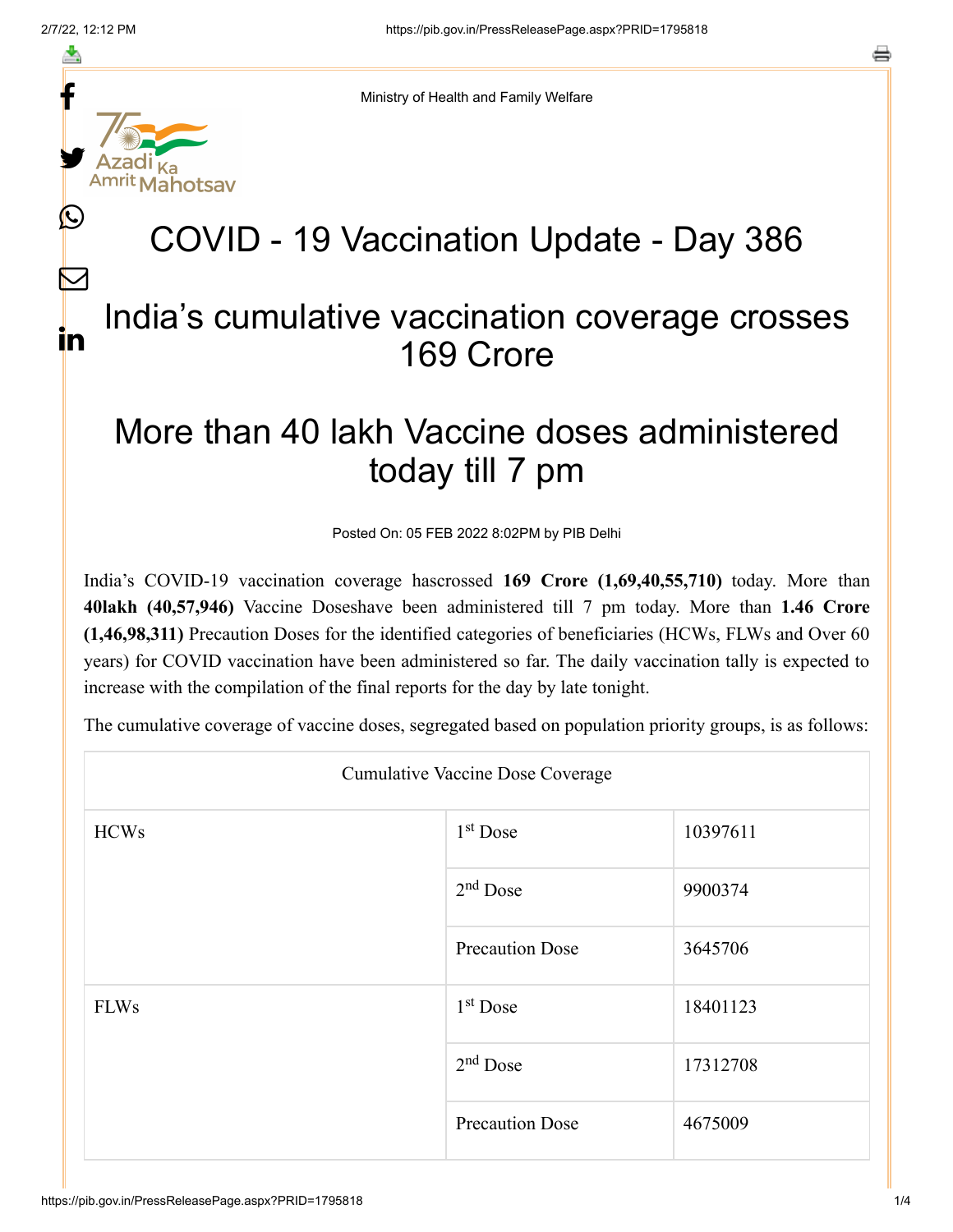| f<br>$\bf \Omega$ | Age Group 15-18 years                        | 1 <sup>st</sup> Dose   | 49210081   |
|-------------------|----------------------------------------------|------------------------|------------|
|                   |                                              | $2nd$ Dose             | 5578349    |
|                   | Age Group 18-44 years                        | $1st$ Dose             | 544574950  |
|                   |                                              | $2nd$ Dose             | 415437996  |
| in                | Age Group 45-59 years                        | $1st$ Dose             | 200951897  |
|                   |                                              | $2nd$ Dose             | 173896178  |
|                   | Over 60 years                                | 1 <sup>st</sup> Dose   | 125352419  |
|                   |                                              | $2nd$ Dose             | 108343713  |
|                   |                                              | <b>Precaution Dose</b> | 6377596    |
|                   | Cumulative 1 <sup>st</sup> dose administered |                        | 948888081  |
|                   | Cumulative 2 <sup>nd</sup> dose administered |                        | 730469318  |
|                   | <b>Precaution Dose</b>                       |                        | 14698311   |
|                   | Total                                        |                        | 1694055710 |

Today's achievement in the vaccination exercise, segregated by population priority groups, is as follows:

| Date: 5 <sup>th</sup> February, 2022 (386 <sup>th</sup> Day) |                        |       |  |
|--------------------------------------------------------------|------------------------|-------|--|
| <b>HCWs</b>                                                  | $1st$ Dose             | 262   |  |
|                                                              | $2nd$ Dose             | 4588  |  |
|                                                              | <b>Precaution Dose</b> | 35241 |  |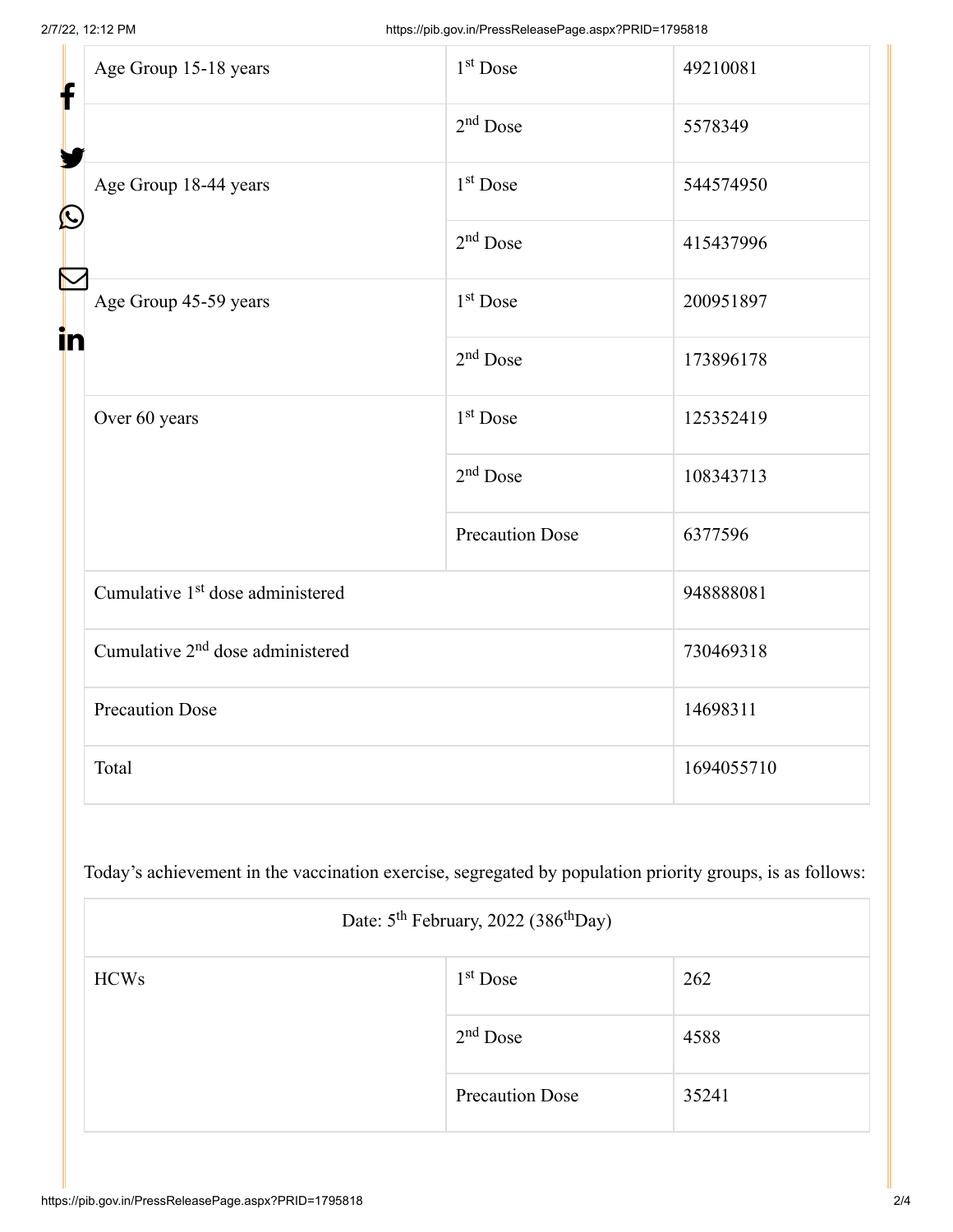| f<br>$\bf \Omega$ | <b>FLWs</b>                                  | 1 <sup>st</sup> Dose   | 496     |
|-------------------|----------------------------------------------|------------------------|---------|
|                   |                                              | $2nd$ Dose             | 8291    |
|                   |                                              | Precaution Dose        | 77303   |
|                   | Age Group 15-18 years                        | 1 <sup>st</sup> Dose   | 343281  |
|                   |                                              | $2nd$ Dose             | 962557  |
| in                | Age Group 18-44 years                        | $1st$ Dose             | 490849  |
|                   |                                              | $2nd$ Dose             | 1293165 |
|                   | Age Group 45-59 years                        | 1 <sup>st</sup> Dose   | 97432   |
|                   |                                              | $2nd$ Dose             | 300681  |
|                   | Over 60 years                                | $1st$ Dose             | 70775   |
|                   |                                              | $2nd$ Dose             | 191885  |
|                   |                                              | <b>Precaution Dose</b> | 181140  |
|                   | Cumulative 1 <sup>st</sup> dose administered |                        | 1003095 |
|                   | Cumulative 2 <sup>nd</sup> dose administered |                        | 2761167 |
|                   | <b>Precaution Dose</b>                       |                        | 293684  |
|                   | Total                                        |                        | 4057946 |

The vaccination exercise as a tool to protect the most vulnerable population groups in the country from COVID-19 continues to be regularly reviewed and monitored at the highest level.

\*\*\*\*

**MV**